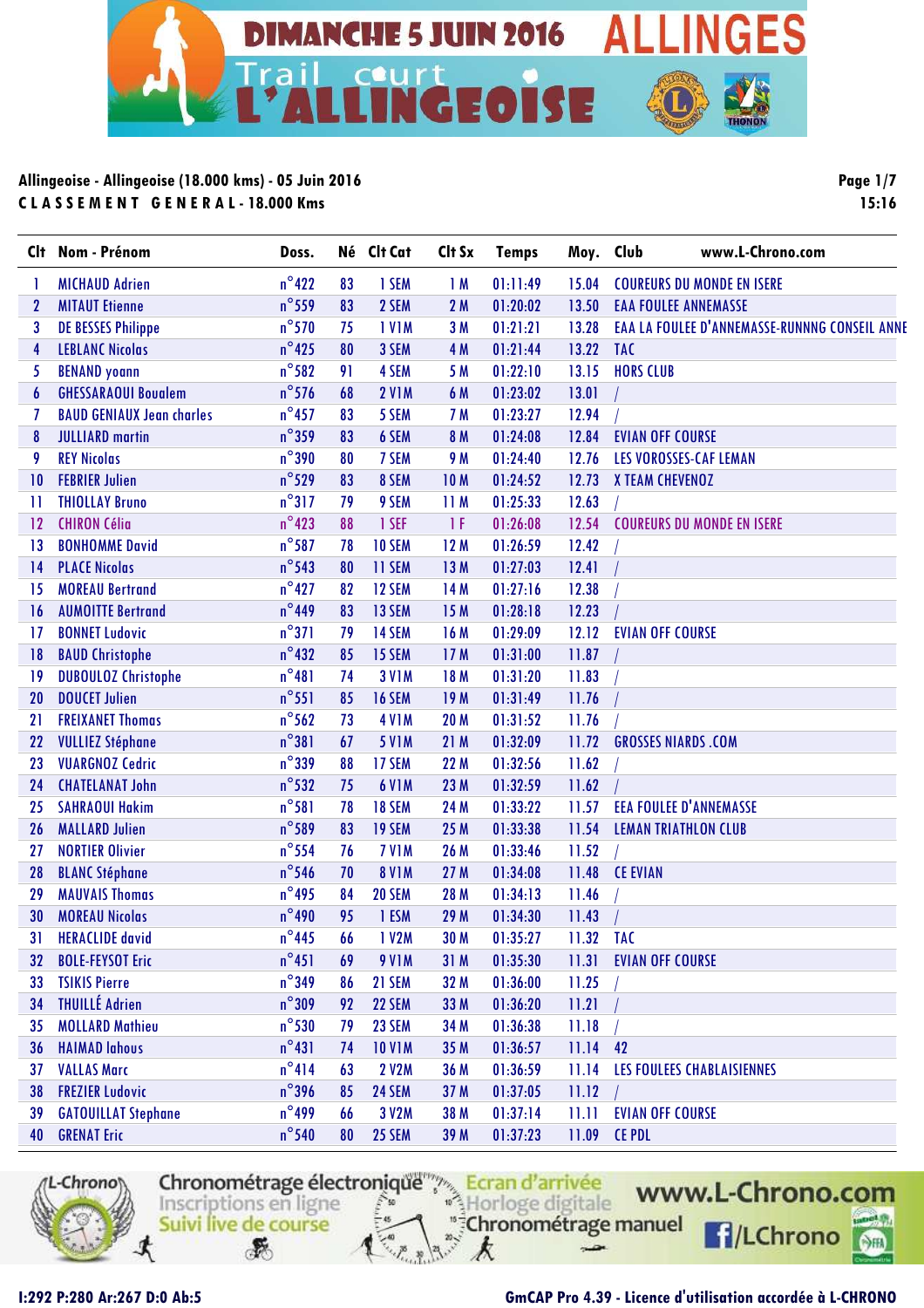

**Page 2/7 15:16**

| Clt | Nom - Prénom                   | Doss.           | Né | Clt Cat       | Clt Sx | <b>Temps</b> | Moy. Club | www.L-Chrono.com                      |
|-----|--------------------------------|-----------------|----|---------------|--------|--------------|-----------|---------------------------------------|
| 41  | <b>REY Elie</b>                | $n^{\circ}$ 444 | 81 | <b>26 SEM</b> | 40 M   | 01:37:25     | 11.09     |                                       |
| 42  | <b>SADDIER Florent</b>         | $n^{\circ}$ 473 | 88 | 27 SEM        | 41 M   | 01:37:35     | 11.07     |                                       |
| 43  | <b>MENU Florent</b>            | $n^{\circ}$ 452 | 72 | <b>11 V1M</b> | 42 M   | 01:37:37     | 11.06     | <b>EVIAN OFF COURSE</b>               |
| 44  | <b>MERCIER GALLAY Alain</b>    | $n^{\circ}$ 442 | 88 | 28 SEM        | 43 M   | 01:37:41     | 11.06     | <b>JEAN D EN HAUT</b>                 |
| 45  | <b>FAVRE-ROCHEX Christophe</b> | $n^{\circ}461$  | 73 | <b>12 V1M</b> | 44 M   | 01:38:02     | 11.02     |                                       |
| 46  | <b>COLLOUD Yves</b>            | $n^{\circ}387$  | 64 | <b>4 V2M</b>  | 45 M   | 01:38:04     | 11.01     | <b>LOU TAVAN</b>                      |
| 47  | <b>FAVRAT Vincent</b>          | $n^{\circ}$ 465 | 96 | 2 ESM         | 46 M   | 01:38:21     | 10.98     |                                       |
| 48  | <b>GALAMAND Eric</b>           | $n^{\circ}$ 575 | 68 | <b>13 V1M</b> | 47 M   | 01:38:47     | 10.93     | <b>EEA FOULEE D'ANNEMASSE</b>         |
| 49  | <b>IRLES Florian</b>           | $n^{\circ}524$  | 83 | 29 SEM        | 48 M   | 01:39:17     | 10.88     |                                       |
| 50  | <b>ERNOUL Fabrice</b>          | $n^{\circ}332$  | 85 | <b>30 SEM</b> | 49 M   | 01:39:18     | 10.88     |                                       |
| 51  | <b>GREEN Helen</b>             | $n^{\circ}$ 567 | 84 | 2 SEF         | 2F     | 01:39:25     | 10.86     |                                       |
| 52  | <b>FAVRE</b> maxime            | $n^{\circ}$ 583 | 95 | 3 ESM         | 50 M   | 01:39:29     | 10.86     |                                       |
| 53  | <b>USEDO MONTESINOS Miguel</b> | $n^{\circ}380$  | 72 | <b>14 V1M</b> | 51 M   | 01:39:31     | 10.85     | <b>ABONDANCE</b>                      |
| 54  | <b>REBOUX André</b>            | $n^{\circ}571$  | 51 | 1 V3M         | 52 M   | 01:39:36     | 10.84     | <b>TEAM TRIANDINE THORENS-GLIERES</b> |
| 55  | <b>ARRACHART Frederic</b>      | $n^{\circ}$ 394 | 67 | <b>15 V1M</b> | 53 M   | 01:39:53     | 10.81     | <b>LEMAN TRIATHLON</b>                |
| 56  | <b>MUNSCH Ludovic</b>          | $n^{\circ}$ 593 | 80 | 31 SEM        | 54 M   | 01:40:03     | 10.80     |                                       |
| 57  | <b>COFFY Norbert</b>           | $n^{\circ}$ 542 | 68 | <b>16 V1M</b> | 55 M   | 01:40:45     | 10.72     |                                       |
| 58  | <b>TISSIER Sylvestre</b>       | $n^{\circ}323$  | 77 | <b>32 SEM</b> | 56 M   | 01:42:16     | 10.56     |                                       |
| 59  | <b>FERRAND Bruno</b>           | $n^{\circ}$ 537 | 63 | 5 V2M         | 57 M   | 01:42:21     | 10.55     | <b>CE PDL</b>                         |
| 60  | <b>DENAIS Jean-Pierre</b>      | $n^{\circ}409$  | 57 | 6 V2M         | 58 M   | 01:42:25     | 10.55     | LES FOULEES CHABLAISIENNES            |
| 61  | <b>VOISIN Martial</b>          | $n^{\circ}385$  | 60 | <b>7 V2M</b>  | 59 M   | 01:42:28     | 10.54     | <b>TEAM DES BOIS</b>                  |
| 62  | <b>TEIXEIRA Jerome</b>         | $n^{\circ}302$  | 82 | <b>33 SEM</b> | 60 M   | 01:42:42     | 10.52     |                                       |
| 63  | <b>MORAS Giuseppe</b>          | $n^{\circ}318$  | 66 | <b>8 V2M</b>  | 61 M   | 01:42:56     | 10.49     |                                       |
| 64  | L'AMINOT Yann                  | $n^{\circ}$ 553 | 72 | <b>17 V1M</b> | 62 M   | 01:43:11     | 10.47     | <b>LEMAN TRIATHLON CLUB</b>           |
| 65  | <b>MEYER Olivier</b>           | $n^{\circ}$ 388 | 72 | <b>18 V1M</b> | 63 M   | 01:43:34     | 10.43     |                                       |
| 66  | <b>PATUREL Stéphane</b>        | $n^{\circ}303$  | 73 | <b>19 V1M</b> | 64 M   | 01:43:43     | 10.41     |                                       |
| 67  | <b>PERRET Mickael</b>          | $n^{\circ}329$  | 80 | 34 SEM        | 65 M   | 01:43:46     | 10.41     |                                       |
| 68  | <b>TREBOUX Jean-Michel</b>     | $n^{\circ}$ 525 | 69 | <b>20 V1M</b> | 66 M   | 01:44:00     | 10.39     |                                       |
| 69  | <b>TREBOUX Stephane</b>        | $n^{\circ}$ 504 | 67 | <b>21 V1M</b> | 67 M   | 01:44:02     | 10.38     | <b>ASPTT FOUGERES</b>                 |
| 70  | <b>PONCET Philippe</b>         | $n^{\circ}$ 353 | 73 | <b>22 V1M</b> | 68 M   | 01:44:13     | 10.36     |                                       |
| 71  | <b>FAMBON Julien</b>           | $n^{\circ}307$  | 85 | <b>35 SEM</b> | 69 M   | 01:44:25     | 10.34     |                                       |
| 72  | <b>TRABICHET Michel</b>        | $n^{\circ}$ 426 | 63 | 9 V2M         | 70 M   | 01:44:33     | 10.33     |                                       |
| 73  | <b>DESBIOLLES Pierre</b>       | $n^{\circ}522$  | 64 | <b>10 V2M</b> | 71 M   | 01:44:36     | 10.33     | <b>S/L THONON AC</b>                  |
| 74  | <b>EVANO Michael</b>           | $n^{\circ}362$  | 74 | <b>23 V1M</b> | 72 M   | 01:44:45     | 10.31     |                                       |
| 75  | <b>GODIN Christophe</b>        | $n^{\circ}$ 446 | 79 | <b>36 SEM</b> | 73 M   | 01:44:48     | 10.31     |                                       |
| 76  | <b>DUFFOUR Jean Claude</b>     | $n^{\circ}$ 505 | 68 | <b>24 V1M</b> | 74 M   | 01:44:55     | 10.29     |                                       |
| 77  | <b>GRATTEAU David</b>          | $n^{\circ}314$  | 79 | 37 SEM        | 75 M   | 01:45:08     | 10.27     |                                       |
| 78  | <b>HARDIVILLÉ Pascal</b>       | $n^{\circ}320$  | 64 | <b>11 V2M</b> | 76 M   | 01:45:10     | 10.27     | <b>EVIAN OFF COURSE</b>               |
| 79  | <b>PLUMET Sebastien</b>        | $n^{\circ}510$  | 77 | <b>38 SEM</b> | 77 M   | 01:45:21     | 10.25     |                                       |
| 80  | <b>JARNET Thierry</b>          | $n^{\circ}$ 486 | 78 | <b>39 SEM</b> | 78 M   | 01:45:23     |           | 10.25 LAC / THONON                    |



Chronométrage électronique<sup>ment</sup> Ecran d'arrivée "<sup>#</sup>Chronométrage manuel Suivi live de course  $\mathcal{F}$ k

www.L-Chrono.com **f**/LChrono

 $rac{1}{\sqrt{2}}$ 

 $-2$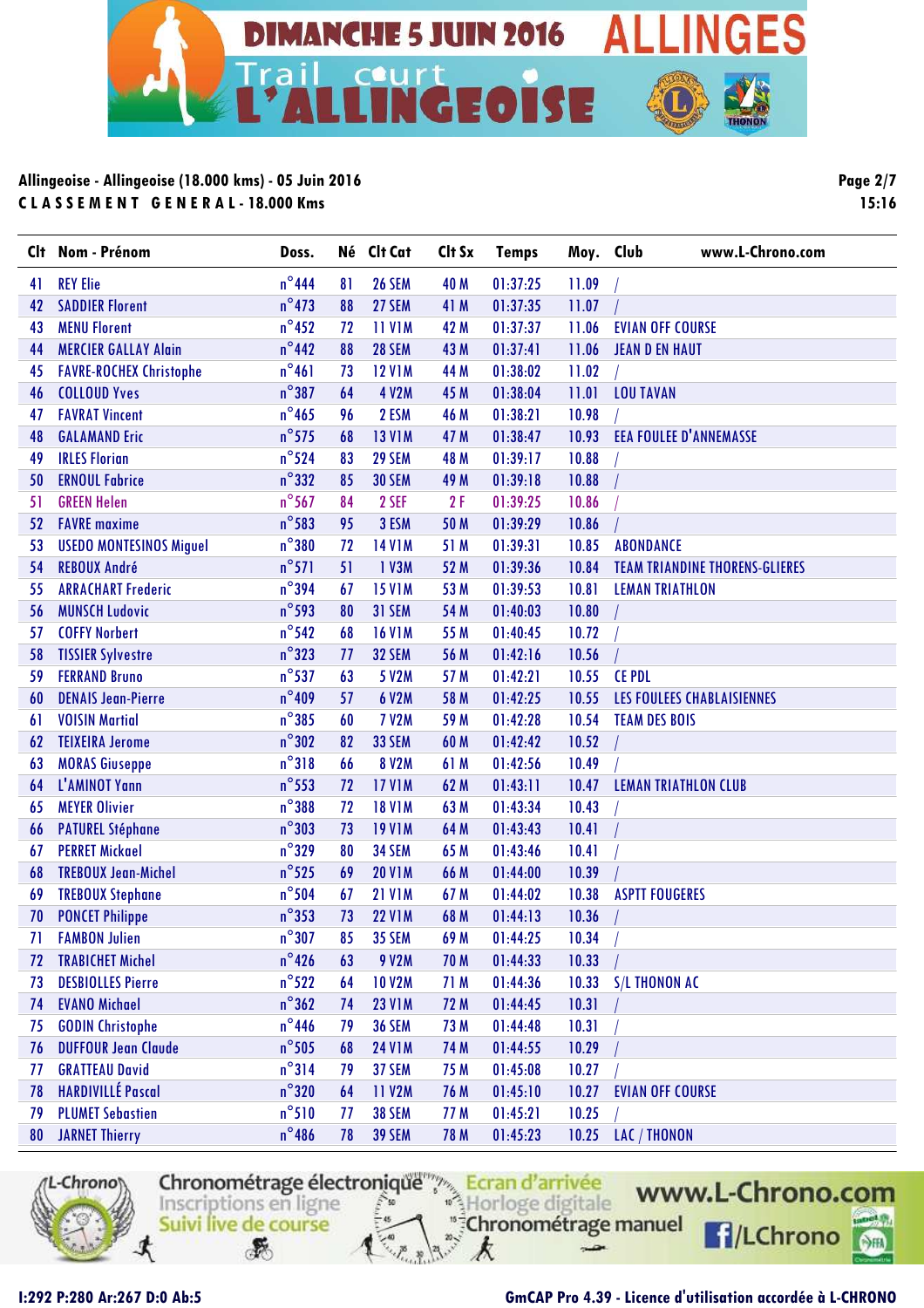

**Page 3/7 15:16**

| Clt | Nom - Prénom              | Doss.           |    | Né Clt Cat    | Clt Sx      | <b>Temps</b> | Moy.  | www.L-Chrono.com<br>Club          |
|-----|---------------------------|-----------------|----|---------------|-------------|--------------|-------|-----------------------------------|
| 81  | <b>MALLE Pierre</b>       | $n^{\circ}$ 397 | 62 | <b>12 V2M</b> | 79 M        | 01:45:34     | 10.23 | <b>TAC</b>                        |
| 82  | <b>PONTONNIER Adrien</b>  | $n^{\circ}$ 565 | 86 | 40 SEM        | 80 M        | 01:45:55     | 10.20 | <b>EAA LA FOULEE D'ANNEMASSE</b>  |
| 83  | GÖTZ Lou                  | $n^{\circ}$ 443 | 90 | 3 SEF         | 3F          | 01:46:08     | 10.18 |                                   |
| 84  | <b>CETTOUR Ludovic</b>    | $n^{\circ}471$  | 81 | 41 SEM        | 81 M        | 01:46:17     | 10.16 |                                   |
| 85  | <b>DIDIER Julien</b>      | $n^{\circ}$ 469 | 81 | 42 SEM        | 82 M        | 01:46:32     | 10.14 | <b>ACTINI</b>                     |
| 86  | <b>AUDRAN Stephane</b>    | $n^{\circ}$ 558 | 75 | <b>25 V1M</b> | 83 M        | 01:46:48     | 10.11 |                                   |
| 87  | <b>LACROIX Philippe</b>   | $n^{\circ}429$  | 57 | <b>13 V2M</b> | 84 M        | 01:46:54     | 10.10 | LES FOULEES CHABLAISIENNES        |
| 88  | <b>PISANU Nicolino</b>    | $n^{\circ}480$  | 50 | <b>2 V3M</b>  | 85 M        | 01:47:13     | 10.07 | <b>EVIAN OFF COURSE</b>           |
| 89  | <b>ROSSON</b> stephane    | $n^{\circ}573$  | 77 | 43 SEM        | 86 M        | 01:47:26     | 10.05 | <b>TRAILER DU MOLE</b>            |
| 90  | <b>DENAIS-GAS Jessica</b> | $n^{\circ}402$  | 82 | 4 SEF         | 4F          | 01:47:42     | 10.03 | LES FOULEES CHABLAISIENNES        |
| 91  | <b>CESTE Christian</b>    | $n^{\circ}316$  | 70 | <b>26 V1M</b> | 87 M        | 01:47:55     | 10.01 | <b>ARVE ATHLETISME BONNEVILLE</b> |
| 92  | <b>CARNIATO Renato</b>    | $n^{\circ}$ 375 | 52 | 3 V3M         | 88 M        | 01:48:04     | 9.99  |                                   |
| 93  | <b>MONCHATRE Fabien</b>   | $n^{\circ}$ 538 | 79 | 44 SEM        | 89 M        | 01:48:16     | 9.98  | <b>CE PDL</b>                     |
| 94  | L'HOSTIS Yann             | $n^{\circ}$ 523 | 74 | <b>27 V1M</b> | <b>90 M</b> | 01:48:40     | 9.94  |                                   |
| 95  | <b>HERVÉ Yann</b>         | $n^{\circ}312$  | 74 | <b>28 V1M</b> | 91 M        | 01:48:53     | 9.92  | <b>GLSBE</b>                      |
| 96  | <b>ALTAY Berat</b>        | $n^{\circ}$ 563 | 80 | 45 SEM        | 92 M        | 01:49:08     | 9.90  |                                   |
| 97  | <b>MAURICE Jean-Raoul</b> | $n^{\circ}470$  | 67 | <b>29 V1M</b> | 93 M        | 01:49:31     | 9.86  | <b>EVIAN OFF COURSE</b>           |
| 98  | <b>JORDAN Régis</b>       | $n^{\circ}$ 468 | 49 | <b>4 V3M</b>  | 94 M        | 01:49:41     | 9.85  |                                   |
| 99  | <b>GAYDOU Fabrice</b>     | $n^{\circ}383$  | 76 | <b>30 V1M</b> | 95 M        | 01:50:11     | 9.80  |                                   |
| 100 | <b>BRUNIAUX Jérome</b>    | $n^{\circ}382$  | 80 | 46 SEM        | <b>96 M</b> | 01:50:14     | 9.80  |                                   |
| 101 | <b>RIDEAU Steven</b>      | $n^{\circ}$ 599 | 85 | 47 SEM        | 97 M        | 01:50:47     | 9.75  | <b>LEMAN TRIATHLON</b>            |
| 102 | <b>SAKER Karim</b>        | $n^{\circ}$ 386 | 73 | <b>31 V1M</b> | <b>98 M</b> | 01:50:50     | 9.75  |                                   |
| 103 | <b>TROMBERT Fabrice</b>   | $n^{\circ}$ 594 | 80 | 48 SEM        | 99 M        | 01:50:52     | 9.74  |                                   |
| 104 | <b>CHARPIN Mathieu</b>    | $n^{\circ}$ 590 | 84 | 49 SEM        | 100 M       | 01:50:54     | 9.74  |                                   |
| 105 | <b>CARLIER Stephane</b>   | $n^{\circ}$ 500 | 67 | <b>32 V1M</b> | 101 M       | 01:51:02     | 9.73  |                                   |
| 106 | <b>SAILLET Arnaud</b>     | $n^{\circ}368$  | 79 | <b>50 SEM</b> | 102 M       | 01:51:07     | 9.72  |                                   |
| 107 | <b>DUCLOS Guillaume</b>   | $n^{\circ}482$  | 85 | 51 SEM        | 103 M       | 01:51:33     | 9.68  | <b>TAC</b>                        |
| 108 | <b>BAUD Frédéric</b>      | $n^{\circ}501$  | 87 | 52 SEM        | 104 M       | 01:51:35     | 9.68  |                                   |
| 109 | <b>FAVRE Stephane</b>     | $n^{\circ}$ 586 | 73 | <b>33 V1M</b> | 105 M       | 01:51:39     | 9.67  | LE FION ON COURSE                 |
| 110 | <b>SONZINI Marc</b>       | $n^{\circ}$ 399 | 72 | <b>34 V1M</b> | 106 M       | 01:51:52     | 9.65  | $\sim$                            |
|     | 111 PEILLEX Stephane      | $n^{\circ}$ 557 | 78 | 53 SEM        | 107 M       | 01:51:55     | 9.65  |                                   |
|     | 112 GAVARD Yannick        | $n^{\circ}$ 591 | 80 | <b>54 SEM</b> | 108 M       | 01:52:07     | 9.63  | <b>LOU TAVAN</b>                  |
|     | 113 CONVERSET Remy        | $n^{\circ}$ 555 | 68 | <b>35 V1M</b> | 109 M       | 01:52:27     | 9.60  | <b>LOU TAVAN</b>                  |
|     | 114 CORSI Lanfranco       | $n^{\circ}$ 578 | 81 | <b>55 SEM</b> | 110M        | 01:52:29     | 9.60  |                                   |
|     | 115 JOURDAN Celia         | $n^{\circ}$ 330 | 82 | 5 SEF         | 5 F         | 01:52:35     | 9.59  |                                   |
|     | 116 PICARD Benoit         | $n^{\circ}412$  | 85 | <b>56 SEM</b> | 111M        | 01:52:44     | 9.58  | LES FOULEES CHABLAISIENNES        |
|     | 117 CIAPPARA Jérémy       | $n^{\circ}$ 509 | 89 | 57 SEM        | 112M        | 01:52:54     | 9.57  |                                   |
|     | 118 DEGEORGE Sebastien    | $n^{\circ}$ 324 | 78 | <b>58 SEM</b> | 113M        | 01:53:02     | 9.56  |                                   |
|     | 119 CLERC Jerome          | $n^{\circ}$ 466 | 74 | <b>36 V1M</b> | 114M        | 01:53:13     | 9.54  |                                   |
|     | 120 BOCHATON Sébastien    | $n^{\circ}$ 544 | 81 | <b>59 SEM</b> | 115 M       | 01:53:23     | 9.53  | <b>CE EVIAN</b>                   |



Chronométrage électronique<sup>ment</sup> Ecran d'arrivée Suivi live de course

 $\mathcal{F}$ 

 $-2$ 

k

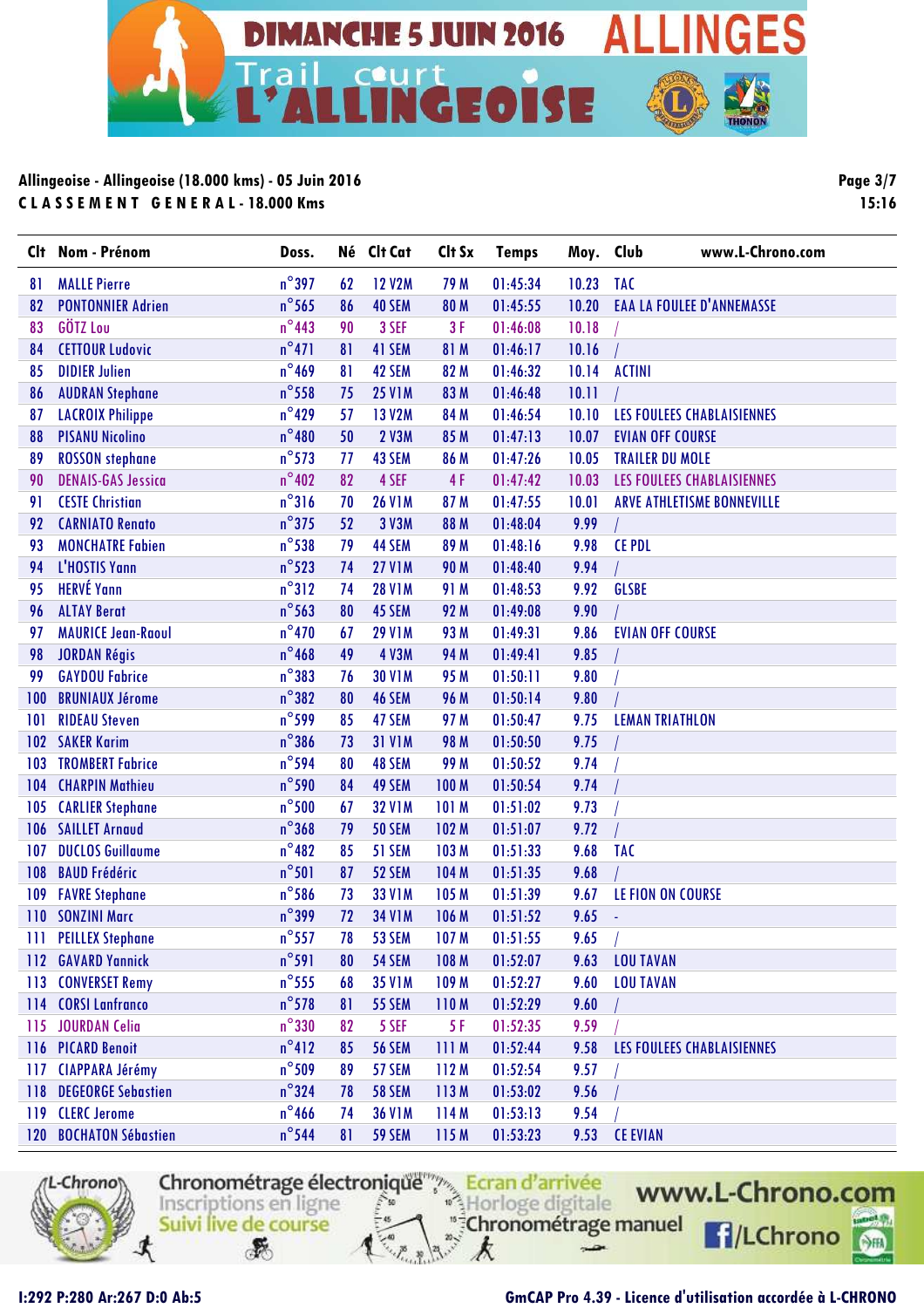

**Page 4/7 15:16**

| Clt | Nom - Prénom                     | Doss.           |    | Né Clt Cat        | Clt Sx | <b>Temps</b> | Moy. Club |                             | www.L-Chrono.com               |
|-----|----------------------------------|-----------------|----|-------------------|--------|--------------|-----------|-----------------------------|--------------------------------|
| 121 | <b>SERVOZ</b> gregory            | $n^{\circ}$ 455 | 82 | 60 SEM            | 116 M  | 01:53:24     | 9.52      |                             | VAINCRE LA MUCOVISCIDOSE       |
| 122 | <b>LHERMET Jean-Marc</b>         | $n^{\circ}345$  | 61 | <b>14 V2M</b>     | 117 M  | 01:53:26     | 9.52      |                             |                                |
| 123 | <b>BERGONDI Anouck</b>           | $n^{\circ}$ 574 | 83 | 6 SEF             | 6F     | 01:53:31     | 9.52      |                             |                                |
| 124 | <b>GONCALVES Manuel</b>          | $n^{\circ}352$  | 81 | 61 SEM            | 118 M  | 01:54:02     | 9.47      |                             |                                |
| 125 | <b>PEYREAUD Pierre</b>           | $n^{\circ}$ 502 | 95 | 4 ESM             | 119 M  | 01:54:05     | 9.47      |                             |                                |
| 126 | <b>CHARABOT Manon</b>            | $n^{\circ}477$  | 89 | 7 SEF             | 7F     | 01:54:42     | 9.42      |                             |                                |
| 127 | <b>WALLERAND Olivier</b>         | $n^{\circ}$ 545 | 61 | <b>15 V2M</b>     | 120 M  | 01:54:54     | 9.40      | <b>CE EVIAN</b>             |                                |
| 128 | <b>LE JUNTER Ewen</b>            | $n^{\circ}421$  | 88 | 62 SEM            | 121 M  | 01:54:56     | 9.40      |                             |                                |
| 129 | <b>GONNORD Vivien</b>            | $n^{\circ}341$  | 85 | 63 SEM            | 122 M  | 01:55:16     | 9.37      |                             |                                |
| 130 | <b>TINJOUD Matthieu</b>          | $n^{\circ}310$  | 90 | 64 SEM            | 123 M  | 01:55:19     | 9.37      |                             |                                |
| 131 | <b>MAION Serge</b>               | $n^{\circ}430$  | 51 | 5 V3M             | 124 M  | 01:55:21     | 9.36      |                             |                                |
| 132 | <b>BECHET-BARBAT Jérémi</b>      | $n^{\circ}$ 595 | 86 | 65 SEM            | 125 M  | 01:55:30     | 9.35      |                             |                                |
| 133 | <b>MONDY David</b>               | $n^{\circ}$ 438 | 69 | <b>37 V1M</b>     | 126 M  | 01:55:40     | 9.34      |                             |                                |
| 134 | <b>POLLIEND patrick</b>          | $n^{\circ}520$  | 65 | <b>16 V2M</b>     | 127 M  | 01:55:43     | 9.33      | LES TRAINES LA GROLLE       |                                |
| 135 | <b>OHL Sebastien</b>             | $n^{\circ}$ 374 | 75 | <b>38 V1M</b>     | 128 M  | 01:55:51     | 9.32      |                             |                                |
| 136 | <b>COLLOUD Diane</b>             | $n^{\circ}467$  | 98 | 1 JUF             | 8F     | 01:55:57     | 9.31      | <b>SKI CLUB BELLEVAUX</b>   |                                |
| 137 | <b>NORTIER Alain</b>             | $n^{\circ}365$  | 49 | 6 V3M             | 129 M  | 01:56:16     | 9.29      |                             |                                |
| 138 | <b>LAVOREL Julien</b>            | $n^{\circ}328$  | 76 | <b>39 V1M</b>     | 130 M  | 01:56:18     | 9.29      |                             | LES BASQUETTES FUMANTES        |
| 139 | <b>MONTINARI Jean-christophe</b> | $n^{\circ}$ 333 | 82 | 66 SEM            | 131 M  | 01:56:20     | 9.28      |                             | <b>LES BASQUETTES FUMANTES</b> |
|     | 140 VIARD Aline                  | $n^{\circ}$ 458 | 90 | 8 SEF             | 9 F    | 01:57:07     | 9.22      |                             |                                |
| 141 | <b>TREBOUX Martin</b>            | $n^{\circ}519$  | 96 | 5 ESM             | 132 M  | 01:57:12     | 9.22      |                             |                                |
| 142 | <b>SECCO Patrick</b>             | $n^{\circ}$ 463 | 54 | <b>7 V3M</b>      | 133 M  | 01:57:21     | 9.20      |                             |                                |
| 143 | <b>BAIS Jordane</b>              | $n^{\circ}391$  | 87 | 67 SEM            | 134 M  | 01:57:59     | 9.15      | <b>MECASONIC LA FAMILLE</b> |                                |
| 144 | <b>DUNOYER MYLENE</b>            | $n^{\circ}$ 549 | 89 | 9 SEF             | 10F    | 01:58:17     | 9.13      | <b>CORATHONES</b>           |                                |
| 145 | <b>SECCO Lucienne</b>            | $n^{\circ}$ 464 | 58 | 1 V <sub>2F</sub> | 11 F   | 01:58:30     | 9.11      |                             |                                |
| 146 | JACQUET Jean-Marie               | $n^{\circ}$ 484 | 68 | <b>40 V1M</b>     | 135 M  | 01:58:35     | 9.11      | <b>CE EVIAN</b>             |                                |
| 147 | <b>UJMA</b> mireille             | $n^{\circ}521$  | 65 | 2 V2F             | 12F    | 01:58:56     | 9.08      |                             |                                |
| 148 | <b>BESOMBES Laurent</b>          | $n^{\circ}$ 460 | 74 | <b>41 V1M</b>     | 136 M  | 01:59:13     | 9.06      | <b>TAC</b>                  |                                |
| 149 | <b>GARAUDE Yann</b>              | $n^{\circ}$ 548 | 81 | 68 SEM            | 137 M  | 01:59:19     | 9.05      | <b>CE EVIAN</b>             |                                |
| 150 | <b>BEVALOT Ludovic</b>           | $n^{\circ}517$  | 73 | <b>42 V1M</b>     | 138 M  | 01:59:23     | 9.05      |                             |                                |
|     | 151 BARRAS Jean-luc              | $n^{\circ}$ 579 | 62 | 17 V2M            | 139 M  | 01:59:28     | 9.04      |                             |                                |
| 152 | <b>DESPICHT Yann</b>             | $n^{\circ}$ 453 | 93 | 69 SEM            | 140 M  | 01:59:32     | 9.04      |                             |                                |
| 153 | <b>ALLANIC Christophe</b>        | $n^{\circ}$ 485 | 77 | <b>70 SEM</b>     | 141 M  | 01:59:37     | 9.03      |                             |                                |
| 154 | <b>BIRRAUX Joseph</b>            | $n^{\circ}$ 503 | 50 | <b>8 V3M</b>      | 142 M  | 01:59:39     | 9.03      | <b>THONON AC</b>            |                                |
| 155 | <b>MARULIER Luc</b>              | $n^{\circ}$ 547 | 65 | <b>18 V2M</b>     | 143 M  | 02:00:06     | 8.99      | <b>CE EVIAN</b>             |                                |
| 156 | <b>DANTONY Lionel</b>            | $n^{\circ}$ 552 | 71 | <b>43 V1M</b>     | 144 M  | 02:00:14     | 8.98      |                             |                                |
| 157 | <b>MORAND</b> julien             | $n^{\circ}439$  | 74 | <b>44 V1M</b>     | 145 M  | 02:00:17     | 8.98      |                             |                                |
| 158 | <b>BONSIGNORE Frederic</b>       | $n^{\circ}327$  | 75 | <b>45 V1M</b>     | 146 M  | 02:00:21     | 8.97      |                             |                                |
| 159 | <b>LHERMET Elisabeth</b>         | $n^{\circ}$ 344 | 60 | 3 V2F             | 13F    | 02:00:23     | 8.97      |                             |                                |
|     | 160 BUGNON André                 | $n^{\circ}331$  | 51 | <b>9 V3M</b>      | 147 M  | 02:00:30     | 8.96      |                             | LES FOULEES CHABLAISIENNES     |



Chronométrage électronique<sup>ment</sup> Ecran d'arrivée "<sup>#</sup>Chronométrage manuel Suivi live de course

k

 $-2$ 

 $\mathcal{F}$ 

www.L-Chrono.com **f**/LChrono  $rac{1}{\sqrt{2}}$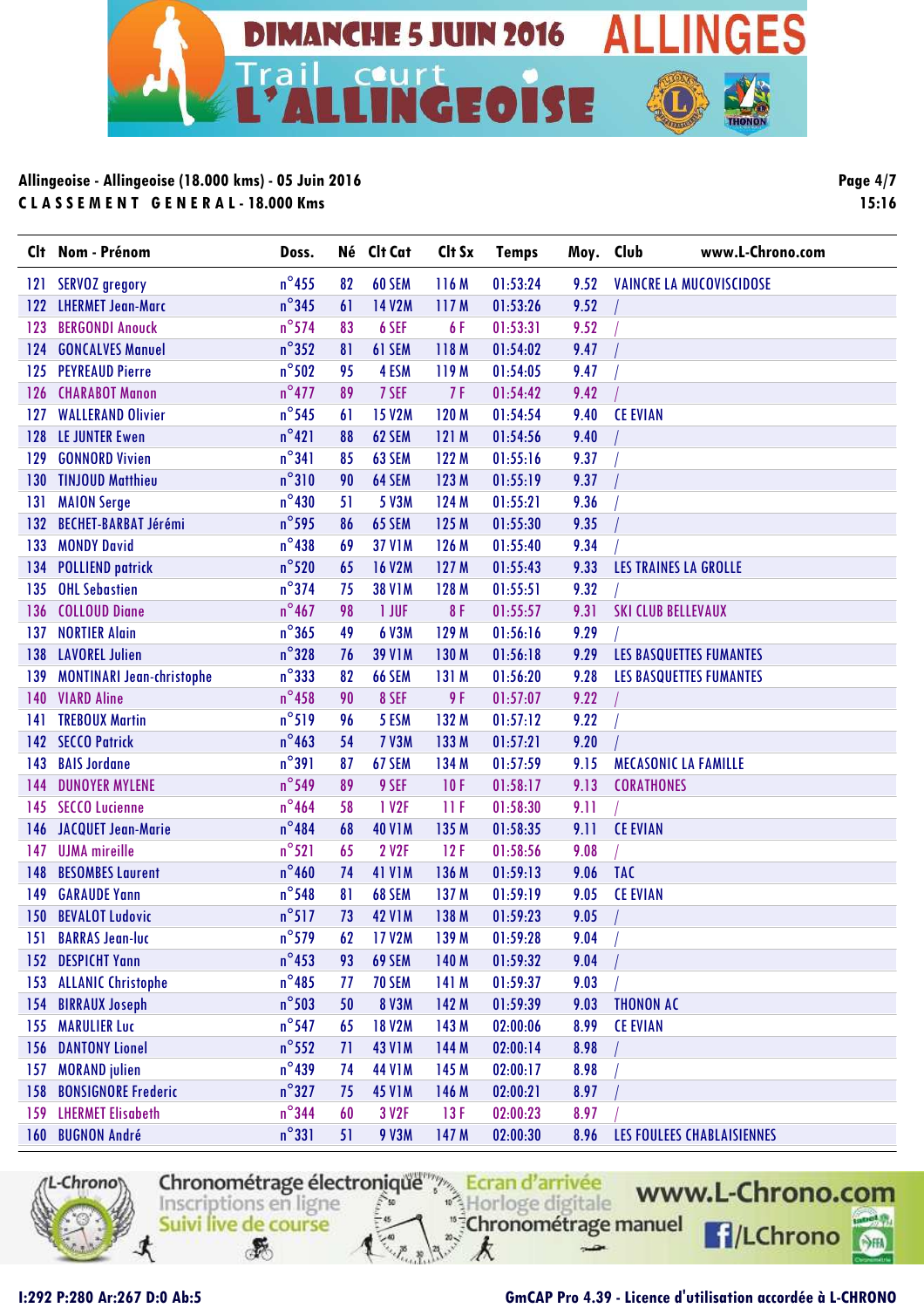

**Page 5/7 15:16**

| Clt | Nom - Prénom                  | Doss.           |    | Né Clt Cat    | Clt Sx           | <b>Temps</b> | Moy. Club | www.L-Chrono.com                  |
|-----|-------------------------------|-----------------|----|---------------|------------------|--------------|-----------|-----------------------------------|
| 161 | <b>DUVAL Alexandre</b>        | $n^{\circ}$ 475 | 84 | 71 SEM        | 148 M            | 02:00:42     | 8.95      |                                   |
| 162 | <b>SCHOULER Raphael</b>       | $n^{\circ}516$  | 90 | 72 SEM        | 149 M            | 02:00:59     | 8.93      | <b>CHAUD PATATES</b>              |
| 163 | <b>GAIGNARD Christophe</b>    | $n^{\circ}305$  | 74 | <b>46 V1M</b> | 150 M            | 02:01:03     | 8.92      |                                   |
| 164 | <b>BARBEREAU Christophe</b>   | $n^{\circ}518$  | 81 | 73 SEM        | 151 M            | 02:01:22     | 8.90      |                                   |
| 165 | <b>RENARD Perrine</b>         | $n^{\circ}392$  | 78 | <b>10 SEF</b> | 14F              | 02:01:56     | 8.86      |                                   |
| 166 | <b>HENRY Céline</b>           | $n^{\circ}488$  | 75 | 1 VIF         | 15F              | 02:02:00     | 8.85      |                                   |
| 167 | <b>SIMONIN Romuald</b>        | $n^{\circ}491$  | 89 | 74 SEM        | 152 M            | 02:02:08     | 8.84      |                                   |
| 168 | <b>BALLY Franck</b>           | $n^{\circ}$ 384 | 64 | <b>19 V2M</b> | 153 M            | 02:02:14     | 8.84      |                                   |
| 169 | <b>DESUZINGE Ana-Maria</b>    | $n^{\circ}403$  | 61 | 4 V2F         | 16F              | 02:02:16     | 8.83      | LES FOULEES CHABLAISIENNES        |
| 170 | <b>RIZZON Karine</b>          | $n^{\circ}419$  | 72 | 2 VIF         | 17F              | 02:02:36     | 8.81      | <b>TAC</b>                        |
| 171 | <b>HOFFMANN Robert</b>        | $n^{\circ}$ 496 | 42 | 1 V4M         | 154 M            | 02:03:14     | 8.76      |                                   |
| 172 | <b>FOPPOLI Patricia</b>       | $n^{\circ}404$  | 53 | 1 V3F         | 18F              | 02:03:15     | 8.76      | LES FOULEES CHABLAISIENNES        |
| 173 | <b>DI PIAZZA Annie</b>        | $n^{\circ}$ 393 | 71 | <b>3 V1F</b>  | 19F              | 02:03:24     | 8.75      |                                   |
| 174 | <b>LACROIX Jonathan</b>       | $n^{\circ}348$  | 81 | 75 SEM        | 155 M            | 02:04:12     | 8.70      |                                   |
| 175 | <b>GROS Romain</b>            | $n^{\circ}$ 343 | 81 | <b>76 SEM</b> | 156 M            | 02:04:21     | 8.69      |                                   |
| 176 | <b>PAYEN PONTONNIER Elise</b> | $n^{\circ}$ 564 | 87 | 11 SEF        | 20F              | 02:04:26     | 8.68      | <b>EAA LA FOULEE D'ANNEMASSE</b>  |
| 177 | <b>SCHENEVEY Jean-Marc</b>    | $n^{\circ}424$  | 46 | <b>2 V4M</b>  | 157 M            | 02:04:29     | 8.68      |                                   |
| 178 | <b>BONDAZ Anne-Laure</b>      | $n^{\circ}$ 598 | 70 | <b>4 V1F</b>  | 21F              | 02:04:32     | 8.67      |                                   |
| 179 | <b>DAILLY Sylvie</b>          | $n^{\circ}400$  | 77 | <b>12 SEF</b> | 22F              | 02:04:34     | 8.67      | <b>LES FOULEES CHABLAISIENNES</b> |
| 180 | <b>NAUD Benoit</b>            | $n^{\circ}322$  | 68 | <b>47 V1M</b> | 158 M            | 02:04:35     | 8.67      |                                   |
| 181 | <b>FRETTE Leslie</b>          | $n^{\circ}350$  | 88 | <b>13 SEF</b> | 23F              | 02:04:38     | 8.67      |                                   |
| 182 | <b>ROLLIN Joëlle</b>          | $n^{\circ}572$  | 66 | 5 V2F         | 24F              | 02:04:51     | 8.65      | AS. AIX-LES-BAINS                 |
| 183 | <b>DEAGE Lisa</b>             | $n^{\circ}541$  | 77 | <b>14 SEF</b> | 25F              | 02:04:53     | 8.65      | <b>CE PDL</b>                     |
| 184 | <b>BRUN Frederic</b>          | $n^{\circ}$ 506 | 65 | <b>20 V2M</b> | 159 M            | 02:04:55     | 8.65      |                                   |
| 185 | <b>BOURIEL Leslie</b>         | $n^{\circ}511$  | 90 | <b>15 SEF</b> | 26F              | 02:04:59     | 8.64      |                                   |
| 186 | <b>PIGNARD Chloé</b>          | $n^{\circ}$ 508 | 87 | <b>16 SEF</b> | 27F              | 02:05:03     | 8.64      |                                   |
| 187 | <b>BEAUVAL Ludovic</b>        | $n^{\circ}$ 489 | 82 | 77 SEM        | 160 M            | 02:05:37     | 8.60      |                                   |
| 188 | <b>CHEVALIER Nathalie</b>     | $n^{\circ}$ 507 | 62 | 6 V2F         | 28F              | 02:05:38     | 8.60      |                                   |
| 189 | <b>DENAIS Louise</b>          | $n^{\circ}$ 597 | 92 | <b>17 SEF</b> | 29F              | 02:05:43     | 8.59      |                                   |
| 190 | <b>BRUEL Patricia</b>         | $n^{\circ}$ 536 | 69 | <b>5 V1F</b>  | 30F              | 02:05:55     | 8.58      | <b>CE PDL</b>                     |
| 191 | <b>SADDIER Loris</b>          | $n^{\circ}474$  | 92 | <b>78 SEM</b> | 161M             | 02:06:06     | 8.57      |                                   |
| 192 | <b>FRESHWATER Linda</b>       | $n^{\circ}$ 596 | 71 | 6 VIF         | 31F              | 02:06:07     | 8.56      |                                   |
| 193 | <b>FOUCHARD Frederic</b>      | $n^{\circ}321$  | 64 | <b>21 V2M</b> | 162 M            | 02:06:25     | 8.54      | S/L AC THONON                     |
| 194 | <b>MATHEY VALERIE</b>         | $n^{\circ}$ 493 | 78 | <b>18 SEF</b> | 32F              | 02:06:27     | 8.54      |                                   |
| 195 | <b>DESNOUES Philippe</b>      | $n^{\circ}$ 433 | 58 | <b>22 V2M</b> | 163M             | 02:06:49     | 8.52      |                                   |
| 196 | <b>PREVOND Antonin</b>        | $n^{\circ}$ 342 | 89 | <b>79 SEM</b> | 164M             | 02:06:52     | 8.51      | <b>S/L THONON AC</b>              |
| 197 | <b>GERY Delphine</b>          | $n^{\circ}$ 494 | 72 | 7 VIF         | 33 F             | 02:07:04     | 8.50      | <b>CTA</b>                        |
| 198 | <b>NAY Philippe</b>           | $n^{\circ}$ 454 | 81 | 80 SEM        | 165 M            | 02:07:26     | 8.48      |                                   |
| 199 | <b>MERIAUX Arnaud</b>         | $n^{\circ}367$  | 83 | 81 SEM        | 166 M            | 02:07:28     | 8.47      |                                   |
|     | 200 PIEL Patrick              | $n^{\circ}311$  | 62 | <b>23 V2M</b> | 167 <sub>M</sub> | 02:07:57     | 8.44      |                                   |



Chronométrage électronique<sup>ment</sup> Ecran d'arrivée "<sup>#</sup>Chronométrage manuel Suivi live de course  $\mathcal{F}$ k



 $-2$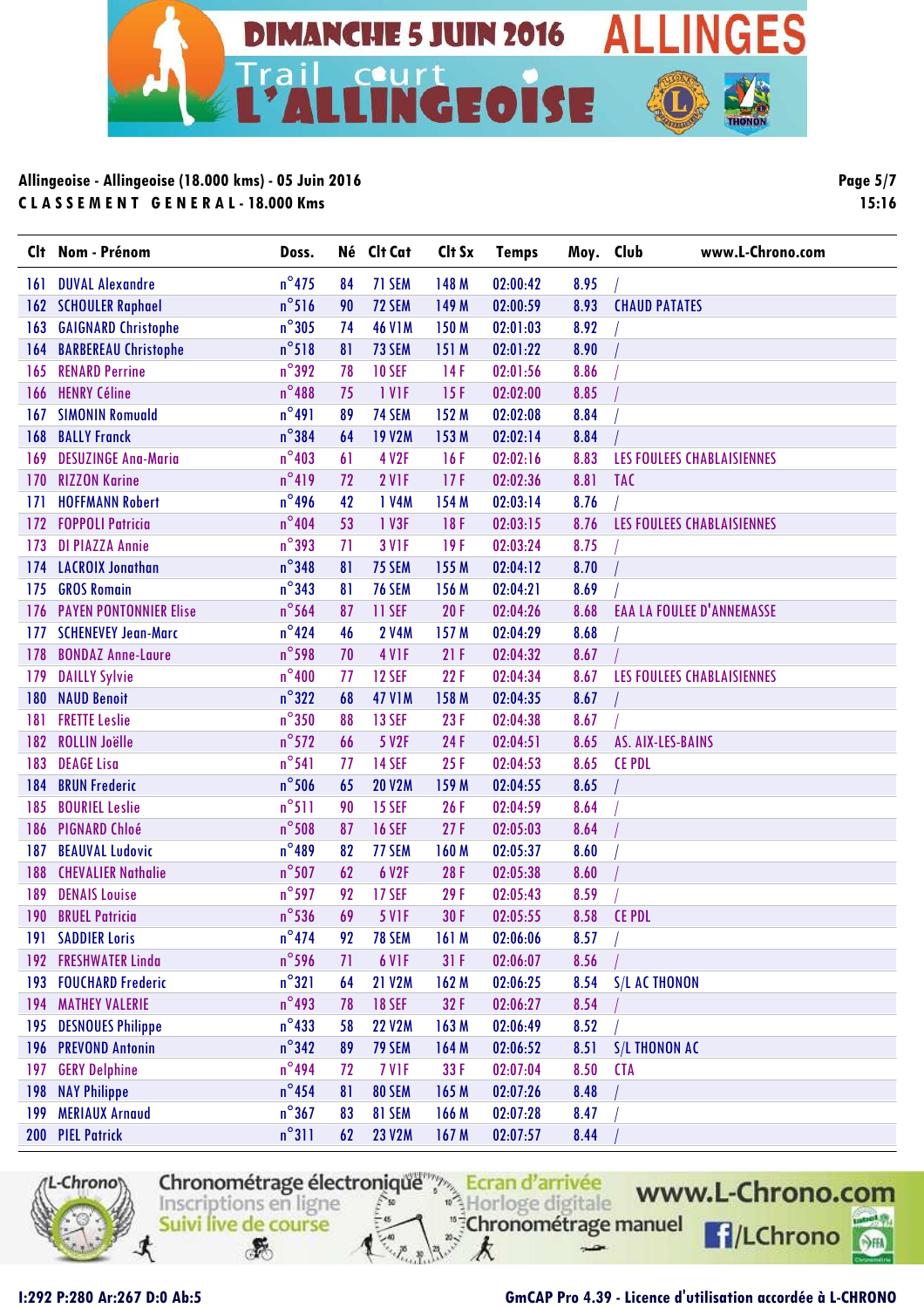

| Page 6/7 |       |
|----------|-------|
|          | 15:16 |

| Clt        | Nom - Prénom                   | Doss.           |    | Né Clt Cat        | Clt Sx | <b>Temps</b> | Moy. Club | www.L-Chrono.com              |
|------------|--------------------------------|-----------------|----|-------------------|--------|--------------|-----------|-------------------------------|
| 201        | <b>VIALE Chrys</b>             | $n^{\circ}415$  | 71 | <b>48 V1M</b>     | 168 M  | 02:09:21     | 8.35      |                               |
| 202        | <b>MORIN Sebastien</b>         | $n^{\circ}313$  | 82 | 82 SEM            | 169 M  | 02:10:04     | 8.30      |                               |
| 203        | <b>NDAM Jeannot</b>            | $n^{\circ}$ 534 | 79 | 83 SEM            | 170 M  | 02:10:06     | 8.30      |                               |
| 204        | <b>LEROUX</b> alex             | $n^{\circ}420$  | 96 | 6 ESM             | 171 M  | 02:10:44     | 8.26      |                               |
| 205        | <b>DOUCEY Gisèle</b>           | $n^{\circ}$ 535 | 62 | <b>7 V2F</b>      | 34 F   | 02:10:48     | 8.26      | <b>TAC</b>                    |
| 206        | <b>LIMOUSIN Bénédicte</b>      | $n^{\circ}478$  | 79 | <b>19 SEF</b>     | 35F    | 02:10:57     | 8.25      |                               |
| 207        | <b>DAVID Nathalie</b>          | $n^{\circ}$ 479 | 76 | <b>8 V1F</b>      | 36 F   | 02:11:00     | 8.25      |                               |
| 208        | <b>LATOUR Eric</b>             | $n^{\circ}$ 497 | 68 | <b>49 V1M</b>     | 172 M  | 02:11:21     | 8.22      |                               |
| 209        | <b>FILLION Corinne</b>         | $n^{\circ}$ 539 | 70 | <b>9 V1F</b>      | 37 F   | 02:11:28     | 8.22      | LES FOULEES CHABLAISIENNES    |
| 210        | <b>BRON-FONTANAZ Christine</b> | $n^{\circ}$ 568 | 66 | 8 V <sub>2F</sub> | 38 F   | 02:11:32     | 8.21      |                               |
| 211        | <b>PUREUR-DETRAZ Sylvie</b>    | $n^{\circ}$ 406 | 68 | <b>10 V1F</b>     | 39 F   | 02:11:34     | 8.21      | LES FOULEES CHABLAISIENNES    |
| 212        | <b>DUBOULOZ Geneviève</b>      | $n^{\circ}487$  | 64 | 9 V2F             | 40F    | 02:11:39     | 8.20      |                               |
| 213        | <b>BERTHET Lionel</b>          | $n^{\circ}360$  | 81 | 84 SEM            | 173 M  | 02:11:41     | 8.20      |                               |
| 214        | <b>BERCHTOLD Serge</b>         | $n^{\circ}$ 592 | 45 | 3 V4M             | 174 M  | 02:12:09     | 8.17      | <b>FAS GD SACONNEX</b>        |
| 215        | <b>ROUE Nadège</b>             | $n^{\circ}$ 476 | 76 | 11 VIF            | 41 F   | 02:12:31     | 8.15      |                               |
| 216        | <b>DIANA Ina</b>               | $n^{\circ}418$  | 90 | <b>20 SEF</b>     | 42 F   | 02:12:35     | 8.15      | <b>EVIAN OFF COURSES</b>      |
| 217        | <b>VIGNAUD Philippe</b>        | $n^{\circ}$ 334 | 52 | <b>10 V3M</b>     | 175 M  | 02:13:23     | 8.10      |                               |
| 218        | <b>DUPLUS Charlotte</b>        | $n^{\circ}$ 459 | 86 | <b>21 SEF</b>     | 43F    | 02:14:01     | 8.06      |                               |
| 219        | <b>MICHEL Sarah</b>            | $n^{\circ}437$  | 83 | <b>22 SEF</b>     | 44 F   | 02:14:03     | 8.06      | <b>TAC</b>                    |
| <b>220</b> | <b>DE LA HORRA Manu</b>        | $n^{\circ}408$  | 57 | <b>24 V2M</b>     | 176 M  | 02:14:24     | 8.04      | LES FOULEES CHABLAISIENNES    |
| 221        | <b>LAUDET ELSA</b>             | $n^{\circ}351$  | 84 | <b>23 SEF</b>     | 45 F   | 02:14:26     | 8.03      |                               |
| 222        | <b>NICOD Matthieu</b>          | $n^{\circ}514$  | 79 | 85 SEM            | 177 M  | 02:14:46     | 8.01      |                               |
| 223        | <b>BOUILLEZ Thierry</b>        | $n^{\circ}378$  | 70 | <b>50 V1M</b>     | 178 M  | 02:15:47     | 7.95      |                               |
| 224        | <b>TRUCHOT Laurence</b>        | $n^{\circ}$ 379 | 81 | <b>24 SEF</b>     | 46F    | 02:15:49     | 7.95      |                               |
| 225        | <b>TRUMEAU Frédérique</b>      | $n^{\circ}407$  | 73 | <b>12 V1F</b>     | 47F    | 02:15:51     | 7.95      | LES FOULEES CHABLAISIENNES    |
| 226        | <b>DUCROS Veronique</b>        | $n^{\circ}$ 456 | 67 | <b>13 V1F</b>     | 48 F   | 02:16:40     | 7.90      |                               |
| 227        | <b>VIALE MICHEL</b>            | $n^{\circ}$ 354 | 66 | <b>25 V2M</b>     | 179 M  | 02:16:43     | 7.90      |                               |
| 228        | <b>DAUBAN Jean-Pierre</b>      | $n^{\circ}315$  | 55 | 11 V3M            | 180 M  | 02:16:50     | 7.89      |                               |
| 229        | <b>CURDY Jean-philippe</b>     | $n^{\circ}$ 580 | 69 | <b>51 V1M</b>     | 181 M  | 02:17:06     | 7.88      | JAMES'CO                      |
| 230        | <b>VIOLET Sophie</b>           | $n^{\circ}$ 526 | 70 | <b>14 V1F</b>     | 49F    | 02:17:25     | 7.86      |                               |
|            | 231 GUENE Cindy                | $n^{\circ}$ 346 | 86 | <b>25 SEF</b>     | 50 F   | 02:18:02     | 7.83      |                               |
|            | 232 LACROIX Annie              | $n^{\circ}428$  | 55 | 2 V3F             | 51 F   | 02:18:23     | 7.81      | LES FOULEES CHABLAISIENNES    |
| 233        | <b>PIARD Sylvie</b>            | $n^{\circ}$ 340 | 78 | <b>26 SEF</b>     | 52 F   | 02:18:54     | 7.78      |                               |
|            | 234 TEIXEIRA Marilyn           | $n^{\circ}356$  | 78 | <b>27 SEF</b>     | 53 F   | 02:18:58     | 7.77      |                               |
|            | 235 DUBOULOZ Simon             | $n^{\circ}$ 355 | 85 | 86 SEM            | 182 M  | 02:19:00     | 7.77      |                               |
|            | 236 PFAIFER Elsa               | $n^{\circ}$ 337 | 83 | <b>28 SEF</b>     | 54 F   | 02:19:03     | 7.77      | <b>CHABLAIS AVIRON THONON</b> |
| 237        | <b>FEYNEROL Nathalie</b>       | $n^{\circ}$ 566 | 63 | <b>10 V2F</b>     | 55 F   | 02:19:14     | 7.76      | AMICOURSE                     |
| 238        | <b>OEHL Christophe</b>         | $n^{\circ}512$  | 81 | 87 SEM            | 183 M  | 02:19:17     | 7.75      |                               |
| 239        | <b>PETAVY Marie</b>            | $n^{\circ}$ 472 | 86 | <b>29 SEF</b>     | 56 F   | 02:19:27     | 7.75      |                               |
|            | 240 THIERY Elena               | $n^{\circ}$ 448 | 89 | <b>30 SEF</b>     | 57 F   | 02:19:30     | 7.74      |                               |



Chronométrage électronique<br>
Inscriptions en ligne<br>
Subjection de course "<sup>#</sup>Chronométrage manuel Suivi live de course

k

 $\rightarrow$ 

www.L-Chrono.com **f**/LChrono  $60$ 

 $\mathcal{F}$